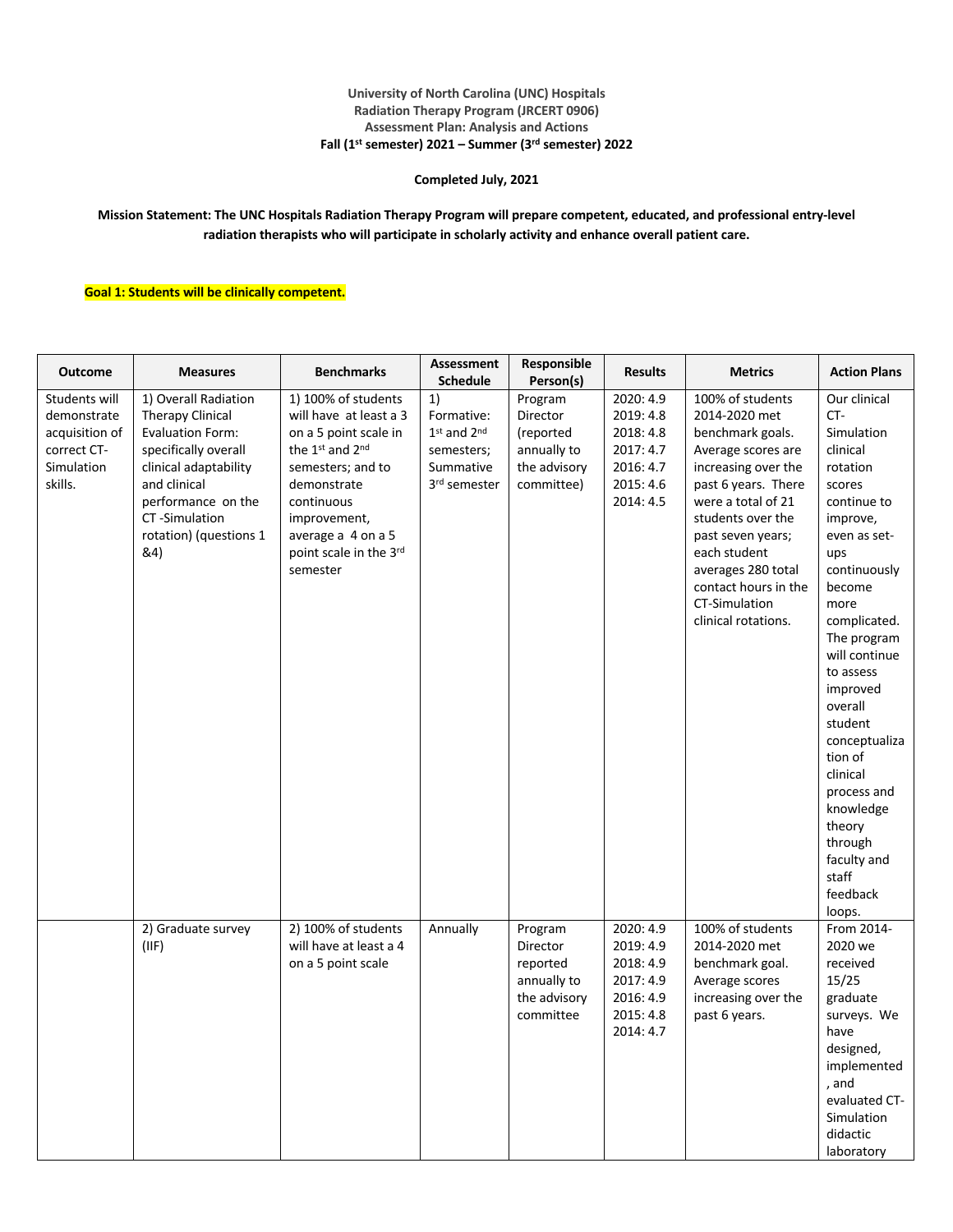|                                         |                                                                          |                                                                                                                                                        |                                                  |                                                             |                                                                                                    |                                                                                                                | sessions. The<br>program will<br>assess if this<br>course needs<br>to expand to<br>include<br>emerging<br>technology.                                                                                                                                                                                                                                                                                        |
|-----------------------------------------|--------------------------------------------------------------------------|--------------------------------------------------------------------------------------------------------------------------------------------------------|--------------------------------------------------|-------------------------------------------------------------|----------------------------------------------------------------------------------------------------|----------------------------------------------------------------------------------------------------------------|--------------------------------------------------------------------------------------------------------------------------------------------------------------------------------------------------------------------------------------------------------------------------------------------------------------------------------------------------------------------------------------------------------------|
|                                         | 3) Employer survey<br>(IIG,H)                                            | 3) 100% of students<br>will have at least a 4<br>on a 5 point scale                                                                                    | Annually                                         | Program<br>Director<br>Reported to<br>Advisory<br>Committee | 2020: 4.7<br>2019: 4.65<br>2018:4.6<br>2017: 4.6<br>2016: 4.6<br>2015: 4.5                         | 100% of students<br>2015-2020 met<br>benchmark goal.<br>Average scores<br>increasing over the<br>past 5 years. | From 2011-<br>2020 we<br>received<br>17/20<br>employer<br>surveys.<br>There were<br>no explicit<br>comments<br>from<br>employers<br>given on CT-<br>Sim areas<br>that needed<br>improvement<br>. The<br>program will<br>continue to                                                                                                                                                                          |
|                                         | 4) Student Program<br>Exit<br>Surveys                                    | 4)100% of students<br>will pass the required<br>CT-Simulation clinical<br>competencies and<br>will not exceed more<br>than two failed<br>competencies. | Annually                                         | Program<br>Director<br>Reported to<br>Advisory<br>Committee | 2020:<br>100%<br>2019:<br>100%<br>2018:<br>100%<br>2017:<br>100%<br>2016:<br>100%<br>2015:<br>100% | 100% of students<br>2014-2020 met<br>benchmark goal.<br>Average scores<br>increasing over the<br>past 5 years. | monitor.<br><b>Since 2015</b><br>we have<br>evaluated<br>24/24<br>student<br>program exit<br>assessment<br>surveys.<br>From the<br>2016 survey,<br>we designed<br>and<br>implemented<br>additional CT<br>laboratory<br>sessions for<br>our students.<br>This is taught<br>as part of the<br><b>RTT 500</b><br>(Foundations<br>of<br>Radiotherapy<br>) course. The<br>program will<br>continue to<br>monitor. |
| Students will<br>evidence<br>competency | 1) Overall Clinical<br>Treatment<br>Competency<br><b>Evaluation Form</b> | 1) 100% of students<br>will score a mean of<br>at least a 4 on a 5<br>point scale in the 1st                                                           | 1)<br>Formative:<br>$1st$ and $2nd$<br>semesters | Program<br>Director<br>(reported<br>annually to             | 2020: 4.95<br>2019: 4.9<br>2018: 4.9<br>2017: 4.8                                                  | 100% of students<br>2015-2020 met<br>benchmark goal.<br>Average scores                                         | The program<br>will continue<br>to monitor<br>emerging                                                                                                                                                                                                                                                                                                                                                       |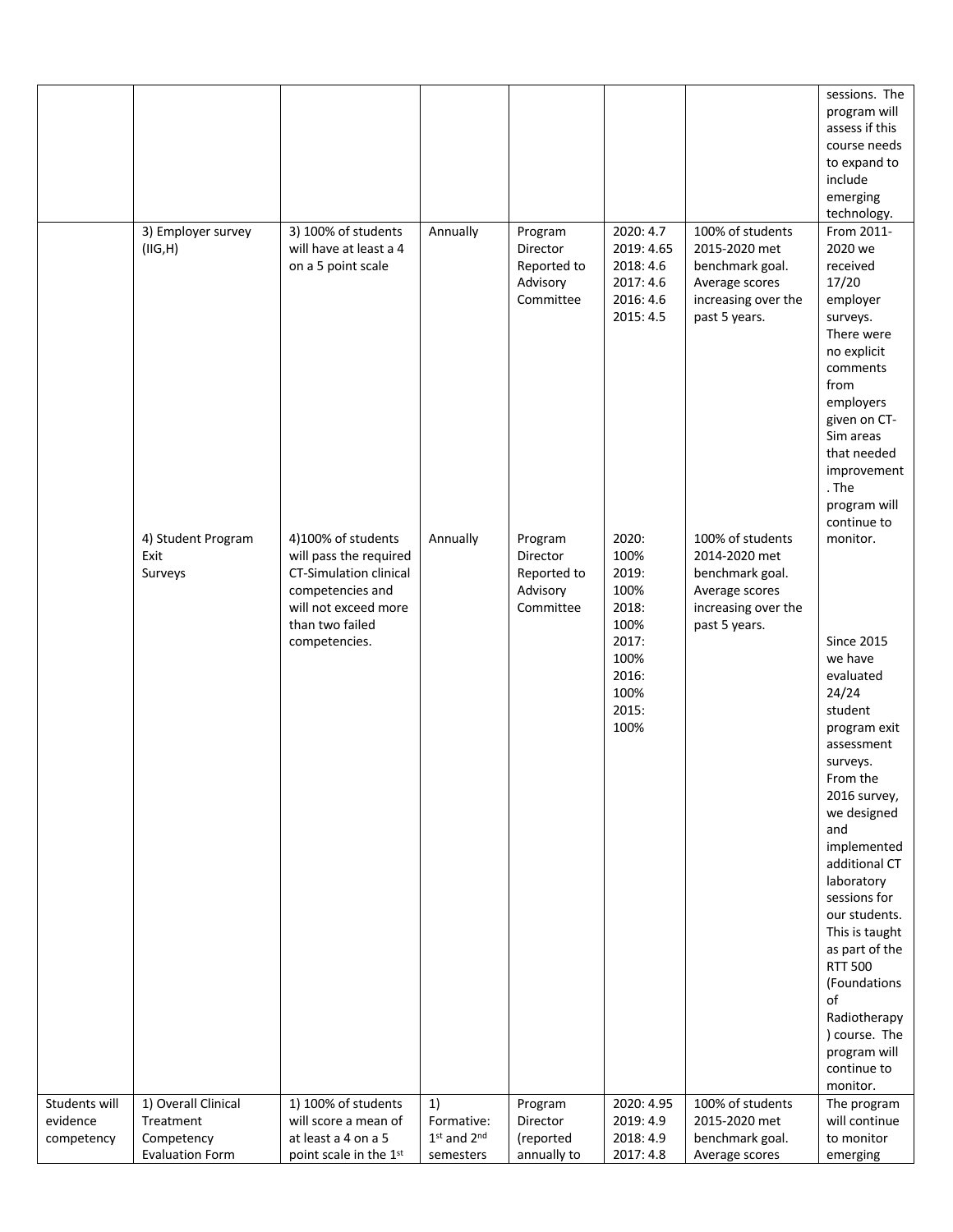| in treatment<br>delivery skills | (8, 10, 11, 12, 15, 18, 19, 2)<br>1,22): reproduces<br>designed set-up,<br>implements correct<br>position, alignment,<br>and wedges; rechecks<br>set-up and downloads<br>correct fields;<br>implements treatment<br>and visually monitors<br>patient and computer;<br>records and<br>documents all<br>information; evaluates<br>that treatment was<br>completed correctly. | and 2 <sup>nd</sup> semesters;<br>and to demonstrate<br>continuous quality<br>improvement at least<br>a 4.5 on a 5 point<br>scale in the 3rd<br>semester | Summative:<br>3rd semester | the advisory<br>committee)                                                  | 2016: 4.8<br>2015:4.8                                                                                    | have increased over<br>the past 5 years.<br>Moreover, students<br>are demonstrating<br>increased<br>knowledge, skills,<br>and abilities as<br>he/she progresses<br>through the<br>program.  | technology<br>and that<br>students<br>have<br>adequate<br>knowledge to<br>perform<br>competency<br>level<br>treatments.<br>New<br>objectives for<br>emerging<br>tomotherapy<br>and<br>cyberknife<br>rotations are<br>now in the<br>curriculum;<br>these will<br>continue to<br>be<br>monitored.<br>Our students<br>have 100%<br>completed all<br>required<br>program<br>clinical<br>competencie |
|---------------------------------|----------------------------------------------------------------------------------------------------------------------------------------------------------------------------------------------------------------------------------------------------------------------------------------------------------------------------------------------------------------------------|----------------------------------------------------------------------------------------------------------------------------------------------------------|----------------------------|-----------------------------------------------------------------------------|----------------------------------------------------------------------------------------------------------|---------------------------------------------------------------------------------------------------------------------------------------------------------------------------------------------|-------------------------------------------------------------------------------------------------------------------------------------------------------------------------------------------------------------------------------------------------------------------------------------------------------------------------------------------------------------------------------------------------|
|                                 | 2) Graduate survey<br>(IC, D)                                                                                                                                                                                                                                                                                                                                              | 2) 100% of students<br>will have at least a 4<br>on a 5 point scale                                                                                      | Annually                   | Program<br>Director<br>reported<br>annually to<br>the advisory<br>committee | 2020: 4.9<br>2019:4.9<br>2018:4.9<br>2017:4.9<br>2016:4.9<br>2015: 4.9                                   | 100% of students<br>2015-2020 met<br>benchmark goal.<br>Average scores<br>have consistently<br>remained high over<br>the past 5 years.                                                      | s.<br>From 2015-<br>2020we<br>received<br>19/24<br>graduate<br>surveys. The<br>students<br>were<br>satisfied with<br>their overall<br>competency<br>based<br>treatment<br>delivery skills                                                                                                                                                                                                       |
|                                 | 3) Employer survey<br>(IC, D)<br>4) Student program<br>exit surveys.                                                                                                                                                                                                                                                                                                       | 3) At least a 4 on a 5<br>point scale<br>4) At the completion<br>of the academic year,<br>upon graduation<br>100% of students will                       | Annually                   | Program<br>Director<br>reported                                             | 2020:4.9<br>2019:4.9<br>2018:4.9<br>2017:4.9<br>2016: 4.9<br>2015: 4.9<br>2020:<br>100%<br>2019:<br>100% | 100% of students<br>2015-2020 met<br>benchmark goal.<br>Average scores<br>iconsistently<br>remaining high over<br>the past 5 years.<br>100% of students<br>2015-2020 met<br>benchmark goal. | From 2015-<br>2020 we<br>received<br>19/24<br>employer<br>surveys.<br>Employers<br>were<br>satisfied with<br>our<br>graduates<br>overall<br>treatment<br>delivery<br>skills.                                                                                                                                                                                                                    |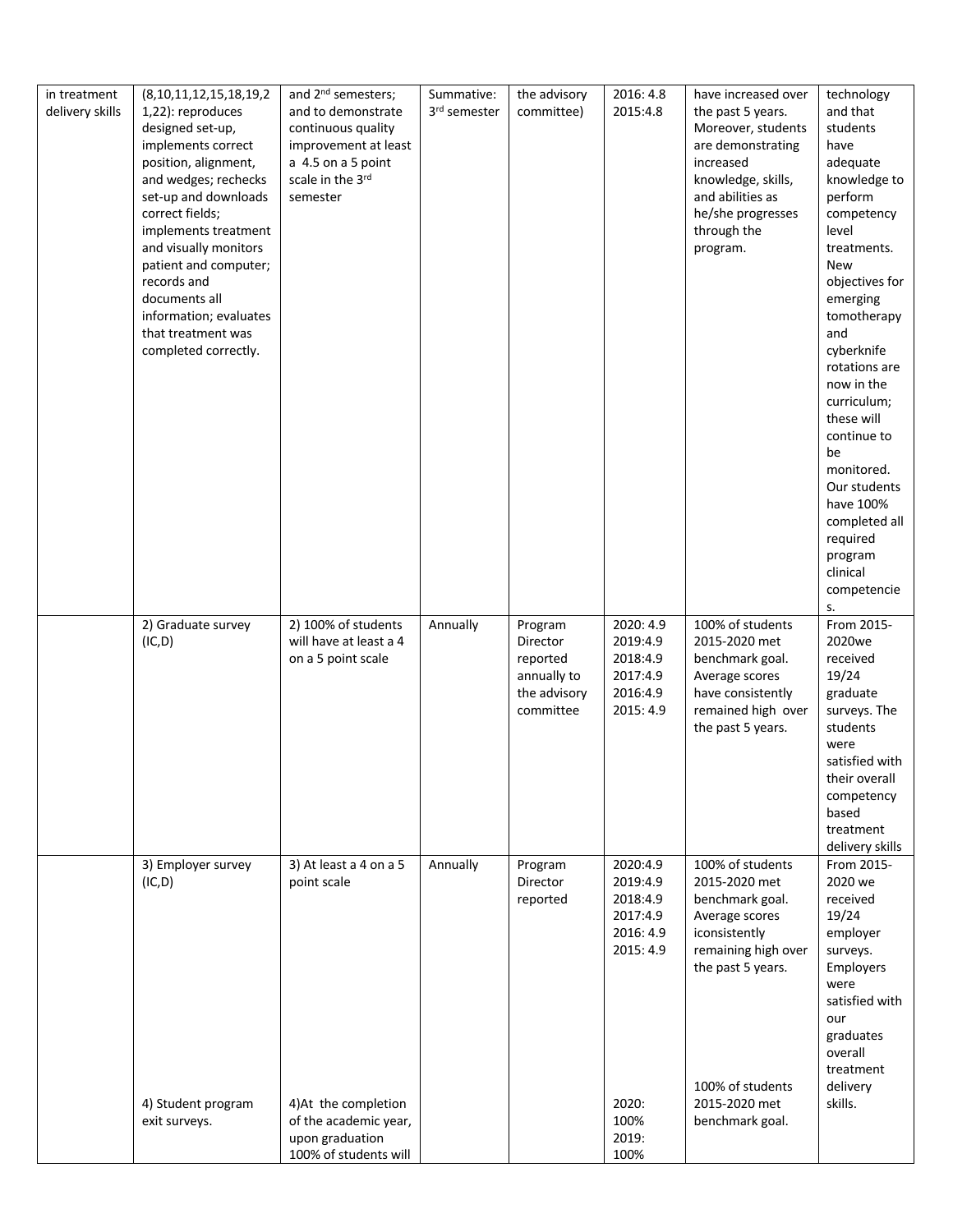|  | record all required  |  | 2018: |                              |
|--|----------------------|--|-------|------------------------------|
|  | program clinical     |  | 100%  |                              |
|  | competencies and     |  | 2017: | <b>Since 2015</b>            |
|  | will not exceed more |  | 100%  | we have                      |
|  | than two failed      |  | 2016: | evaluated                    |
|  | competencies.        |  | 100%  | 24/24                        |
|  |                      |  | 2015: | student                      |
|  |                      |  | 100%  | program exit                 |
|  |                      |  |       | assessment                   |
|  |                      |  |       | surveys. Due                 |
|  |                      |  |       | to the                       |
|  |                      |  |       | surveys, we                  |
|  |                      |  |       | designed,                    |
|  |                      |  |       | implemented                  |
|  |                      |  |       | , and                        |
|  |                      |  |       | evaluated                    |
|  |                      |  |       | additional                   |
|  |                      |  |       |                              |
|  |                      |  |       | competency<br>based clinical |
|  |                      |  |       |                              |
|  |                      |  |       | rotations in                 |
|  |                      |  |       | tomotherapy,                 |
|  |                      |  |       | cyberknife,                  |
|  |                      |  |       | and medical                  |
|  |                      |  |       | dosimetry                    |
|  |                      |  |       | treatment                    |
|  |                      |  |       | planning                     |
|  |                      |  |       | (UNC inhouse                 |
|  |                      |  |       | designed on-                 |
|  |                      |  |       | line learning                |
|  |                      |  |       | modules).                    |
|  |                      |  |       | The program                  |
|  |                      |  |       | will continue                |
|  |                      |  |       | to monitor.                  |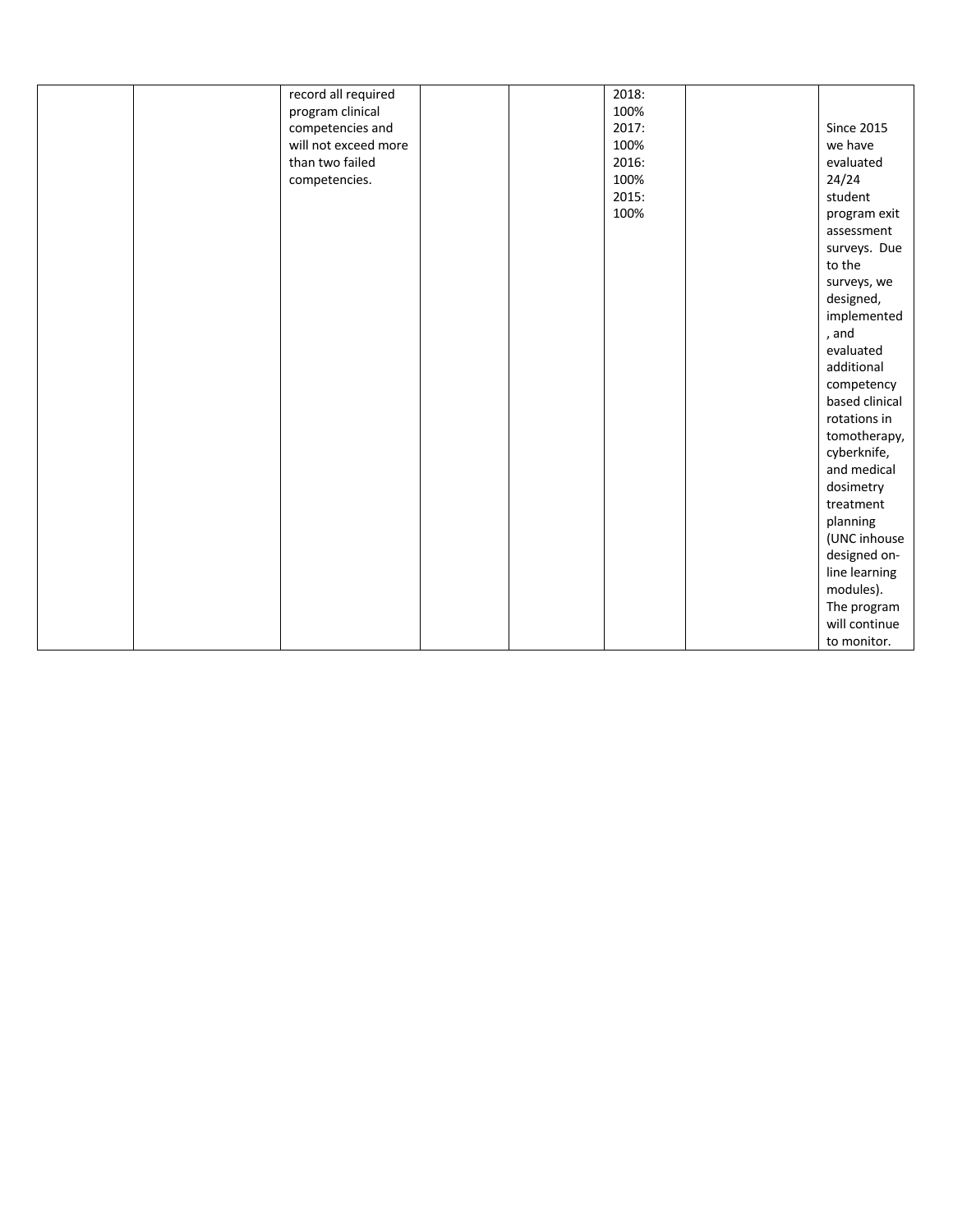### **Goal 2: Students will demonstrate effective communication skills.**

| <b>Outcome</b>                                                                                                    | <b>Measures</b>                                                                                                                      | <b>Benchmarks</b>                                                                                                                                                  | Assessment<br><b>Schedule</b>                                                  | Responsible<br>Person(s)                                                             | <b>Results</b>                                                                               | <b>Metrics</b>                                                                                                                                          | <b>Action Plans</b>                                                                                                                                                                                                                                                       |
|-------------------------------------------------------------------------------------------------------------------|--------------------------------------------------------------------------------------------------------------------------------------|--------------------------------------------------------------------------------------------------------------------------------------------------------------------|--------------------------------------------------------------------------------|--------------------------------------------------------------------------------------|----------------------------------------------------------------------------------------------|---------------------------------------------------------------------------------------------------------------------------------------------------------|---------------------------------------------------------------------------------------------------------------------------------------------------------------------------------------------------------------------------------------------------------------------------|
| Students will<br>effectively<br>communication<br>skills with<br>patients,<br>therapists,<br>faculty and<br>staff. | 1) Weekly Clinical<br>Evaluation (III1)<br>Professional<br><b>Behavioral Skills</b><br>Evaluation<br>Component<br>(affective domain) | 1) At least a<br>3 on a 5<br>point scale<br>in the 1 <sup>st</sup><br>and 2 <sup>nd</sup><br>semesters,<br>and a 4 on a<br>5 point<br>scale in the<br>3rd semester | 1)<br>Formative:<br>$1st$ and $2nd$<br>semesters<br>Summative:<br>3rd semester | Program<br>Director<br>(reported<br>annually to<br>the advisory<br>committee)        | 2020:<br>4.9<br>2019:<br>4.8<br>2018:<br>4.8<br>2017:<br>4.7<br>2016:<br>4.7<br>2015:<br>4.7 | 100% of<br>students 2015-<br>2020 met our<br>two<br>benchmark<br>goals. Average<br>scores<br>increasing over<br>the past 5<br>years.                    | We will continue to<br>urge clinical<br>instructors and<br>faculty to work<br>extra with our<br>students on<br>treatment and class<br>exercises. We will<br>continue to<br>evaluate our<br>interprofessional<br>education class<br>first, second, and<br>third semesters. |
|                                                                                                                   | 2) Treatment<br>Competency<br><b>Evaluation Patient</b><br>Communication<br>Section(3,4,5)                                           | 2) At least a<br>4 on a 5<br>point scale<br>in the 1st<br>and 2nd<br>semesters,<br>and a 5 on a<br>5 point<br>scale in the<br>3rd semester                         |                                                                                | Program<br><b>Director</b><br>(reported<br>annually to<br>the advisory<br>committee) | 2020:<br>4.9<br>2019:<br>4.9<br>2018:<br>4.8<br>2017:<br>4.8<br>2016:<br>4.8<br>2015:<br>4.8 |                                                                                                                                                         |                                                                                                                                                                                                                                                                           |
|                                                                                                                   | 3) Graduate<br>survey (IIIK)                                                                                                         | 3) At least a<br>4 on a 5<br>point scale                                                                                                                           | Annually                                                                       | Program<br>Director<br>(reported<br>annually to<br>the advisory<br>committee)        | 2020:<br>4.9<br>2019:<br>4.9<br>2018:<br>4.8<br>2017:<br>4.8<br>2016:<br>4.8<br>2015:<br>4.8 | 100% of our<br>alumni met<br>this benchmark<br>from 2015-<br>2020. Our<br>graduates feel<br>very<br>comfortable in<br>their<br>communication<br>skills. | We will continue to<br>evaluate the<br>interprofessional<br>class. The RTT<br>Program's start and<br>graduation dates<br>were changed to<br>coincide with the<br><b>UNC Medical</b><br>Physics and<br>Residencies<br>programs, in 2015.                                   |
|                                                                                                                   | 4) Employer<br>survey (IIIK)                                                                                                         | 4) At least a<br>4 on a 5<br>point scale                                                                                                                           | Annually                                                                       | Program<br>Director<br>(reported<br>annually to<br>the advisory<br>committee)        | 2020:<br>4.9<br>2019:<br>4.9<br>2018:<br>4.8<br>2017:<br>4.8<br>2016:<br>4.8<br>2015:<br>4.7 | 100% of our<br>graduates met<br>this benchmark<br>goal from<br>2015-2020with<br>average scores<br>increasing over<br>the past 5<br>years.               | Our employer<br>surveys indicate<br>strong<br>communication<br>skills. The program<br>will need to<br>continually assess<br>how technology<br>effects<br>communication<br>processes.                                                                                      |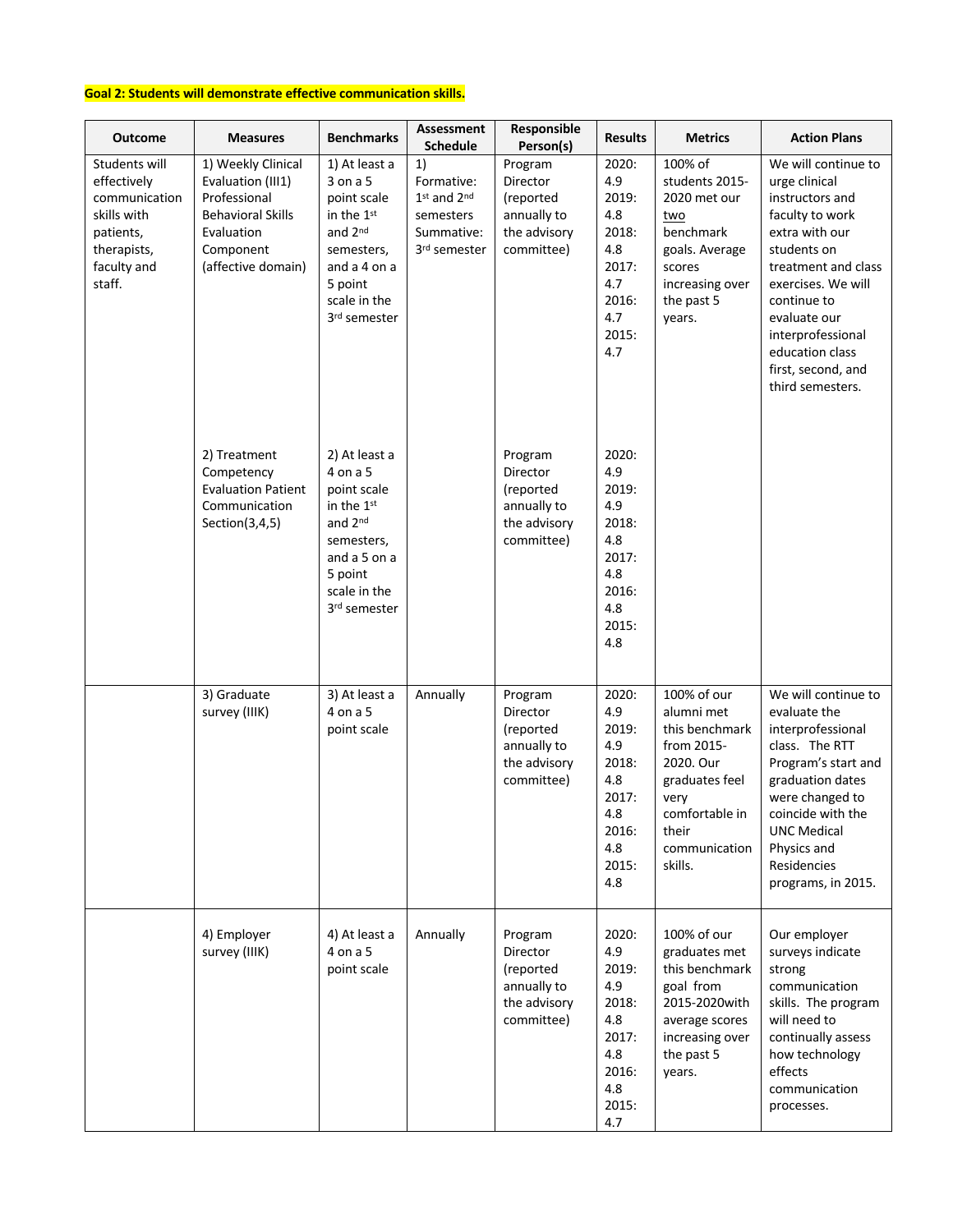| Students will    | 1) UNC Research | 1) That each | Formative:      | Program      | 2020: | 100% of         | Each student is      |
|------------------|-----------------|--------------|-----------------|--------------|-------|-----------------|----------------------|
| write at a       | Paper Grading   | student      | $1st$ and $2nd$ | Director     | 100%  | students 2015-  | required to design   |
| proficient level | Rubric          | (100%) will  | semester        |              | 2019: | 2020 met        | and write a          |
| by graduation.   |                 | have         | Summative:      | Reported     | 100%  | benchmark       | research paper       |
|                  |                 | submitted a  | 3rd semester    | annually to  | 2018: | goal for        | during the           |
|                  |                 | research     |                 | the advisory | 100%  | submitting      | academic year. The   |
|                  |                 | paper for    |                 | committee    | 2017: | his/her         | grading rubric       |
|                  |                 | professional |                 |              | 100%  | research paper  | requires submission  |
|                  |                 | publication  |                 |              | 2016: | for             | to professional      |
|                  |                 | by the time  |                 |              | 100%  | professional    | publication in order |
|                  |                 | of his/her   |                 |              | 2015: | publication.    | to receive the grade |
|                  |                 | graduation.  |                 |              | 100%  | Average scores  | of 'A'. During the   |
|                  |                 |              |                 |              |       | have been       | past five years, our |
|                  |                 |              |                 |              |       | continuous      | radiation therapy    |
|                  |                 |              |                 |              |       | over the past 5 | program has          |
|                  |                 |              |                 |              |       | years.          | produced 11/24       |
|                  |                 |              |                 |              |       |                 | students whose       |
|                  |                 |              |                 |              |       |                 | papers have been     |
|                  |                 |              |                 |              |       |                 | published in         |
|                  |                 |              |                 |              |       |                 | professional         |
|                  |                 |              |                 |              |       |                 | journals. 100% of    |
|                  |                 |              |                 |              |       |                 | our graduating       |
|                  |                 |              |                 |              |       |                 | students have gone   |
|                  |                 |              |                 |              |       |                 | thru the process of  |
|                  |                 |              |                 |              |       |                 | submitting their     |
|                  |                 |              |                 |              |       |                 | research papers for  |
|                  |                 |              |                 |              |       |                 | professional         |
|                  |                 |              |                 |              |       |                 | publication. Plan is |
|                  |                 |              |                 |              |       |                 | to continue          |
|                  |                 |              |                 |              |       |                 | assessing areas to   |
|                  |                 |              |                 |              |       |                 | create knowledge     |
|                  |                 |              |                 |              |       |                 | and link to the      |
|                  |                 |              |                 |              |       |                 | publications.        |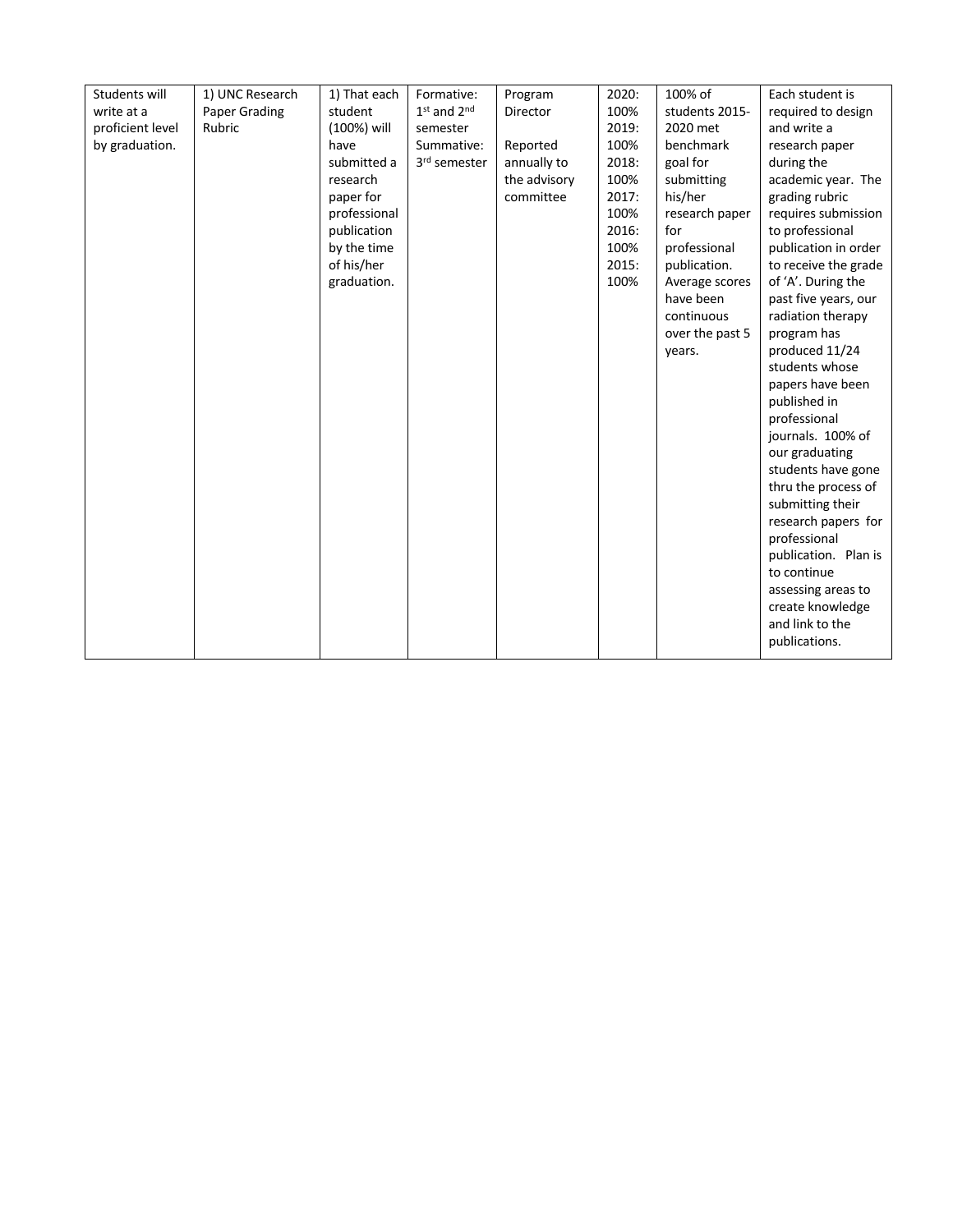# **Goal 3: Students will demonstrate critical thinking skills.**

| <b>Outcome</b>                                                                                                        | <b>Measures</b>                                                                                               | <b>Benchmarks</b>                                                                                                                                                                                                                                                           | <b>Assessment</b><br><b>Schedule</b>                                   | Responsible<br>Person(s)                                                      | <b>Results</b>                                                                                     | <b>Metrics</b>                                                                                                                                                                                                                                                                                                                                                                             | <b>Action Plans</b>                                                                                                                                                                                                                                                                                                                                                      |
|-----------------------------------------------------------------------------------------------------------------------|---------------------------------------------------------------------------------------------------------------|-----------------------------------------------------------------------------------------------------------------------------------------------------------------------------------------------------------------------------------------------------------------------------|------------------------------------------------------------------------|-------------------------------------------------------------------------------|----------------------------------------------------------------------------------------------------|--------------------------------------------------------------------------------------------------------------------------------------------------------------------------------------------------------------------------------------------------------------------------------------------------------------------------------------------------------------------------------------------|--------------------------------------------------------------------------------------------------------------------------------------------------------------------------------------------------------------------------------------------------------------------------------------------------------------------------------------------------------------------------|
| Students apply<br>didactic<br>concepts and<br>information<br>into the clinical<br>setting.                            | 1) Weekly<br>Clinical<br>Evaluation,<br>application of<br>knowledge<br>section                                | 1) Students will<br>average at least a<br>3 on a 5 point<br>scale in the 1st and<br>2 <sup>nd</sup> semesters, and<br>a 4 on a 5 point<br>scale in the 3rd<br>semester                                                                                                      | Formative: 1st<br>and 2nd<br>semesters<br>Summative:<br>3rd semester   | Program<br>Director<br>(reported<br>annually to<br>the advisory<br>committee) | 2020:<br>4.9<br>2019:<br>4.8<br>2018:<br>4.8<br>2017:<br>4.8<br>2016:<br>4.8<br>2015:<br>4.8       | 100% of our<br>students met this<br>goal from 2015<br>until 2020. The<br>program<br>continues to<br>maintain a high<br>standard in this<br>area.                                                                                                                                                                                                                                           | With<br>continuous<br>changing<br>technologies<br>and<br>treatments, the<br>program will<br>continue to<br>design<br>curriculum to<br>change with<br>complex<br>clinical<br>changes. This<br>assessment will<br>come from our<br>communities of<br>interest.                                                                                                             |
|                                                                                                                       | Average of<br>actual scores of<br>all clinical<br>evaluations                                                 | 2) At least a 4 on a<br>5 point scale in the<br>1st and 2nd<br>semesters, and a<br>4.5 on a 5 scale in<br>the 3rd semester                                                                                                                                                  | Formative: 1st<br>and 2nd<br>semesters,<br>Summative:<br>3rd semesters | Program<br>Director<br>reported<br>annually to<br>the advisory<br>committee.  | 2020:<br>4.9<br>2019:<br>4.8<br>2018:<br>4.8<br>2017:<br>4.8<br>2016:<br>4.8<br>2015:<br>4.8       | 100% of our<br>students met this<br>goal from 2015<br>until 2020.                                                                                                                                                                                                                                                                                                                          | Our program<br>will continue to<br>monitor<br>knowledge<br>theory with<br>application<br>theory. A<br>program<br>research<br>interest is the<br>educational<br>theory of this<br>style of<br>knowledge<br>transformation.                                                                                                                                                |
| Students will<br>conceptualize<br>current patient<br>safety radiation<br>therapy Lean<br>A3 engineering<br>principles | Design,<br>implementation<br>and evaluation<br>of an individual<br>A3 radiation<br>therapy safety<br>problem. | To meet minimal<br>patient safety<br>engineering<br>standards when<br>completing a<br>radiation therapy<br>safety problem<br>and have this<br>accepted for<br>submission to the<br><b>UNC Departmental</b><br>Radiation Therapy<br>Human Factors<br>Engineering<br>Division | Completed by<br>graduation                                             | Program<br>Director<br>Reported<br>annually to<br>the advisory<br>committee.  | 2020:<br>100%<br>2019:<br>100%<br>2018:<br>100%<br>2017:<br>100%<br>2016:<br>100%<br>2015:<br>100% | 100% of our<br>students have met<br>this goal since its<br>development and<br>implementation<br>with the Class of<br>2018. Moreover,<br>we have two<br>students submit<br>their A3 to the<br><b>ASTRO 2016</b><br>meeting for<br>professional<br>abstract<br>submission. Our<br>students continue<br>to be involved<br>with Lean Safety<br>concepts and two<br>students have<br>published. | Patient safety<br>standards and<br>quantitative<br>methodologies<br>are an<br>emerging<br>concept in<br>radiation<br>therapy clinical<br>practice. Our<br>program<br>should<br>continue to<br>develop<br>leaders in<br>emerging<br>patient safety<br>processes.<br>Coupled with<br><b>ASTRO APEx</b><br>accreditation<br>requirements<br>the program<br>will continue to |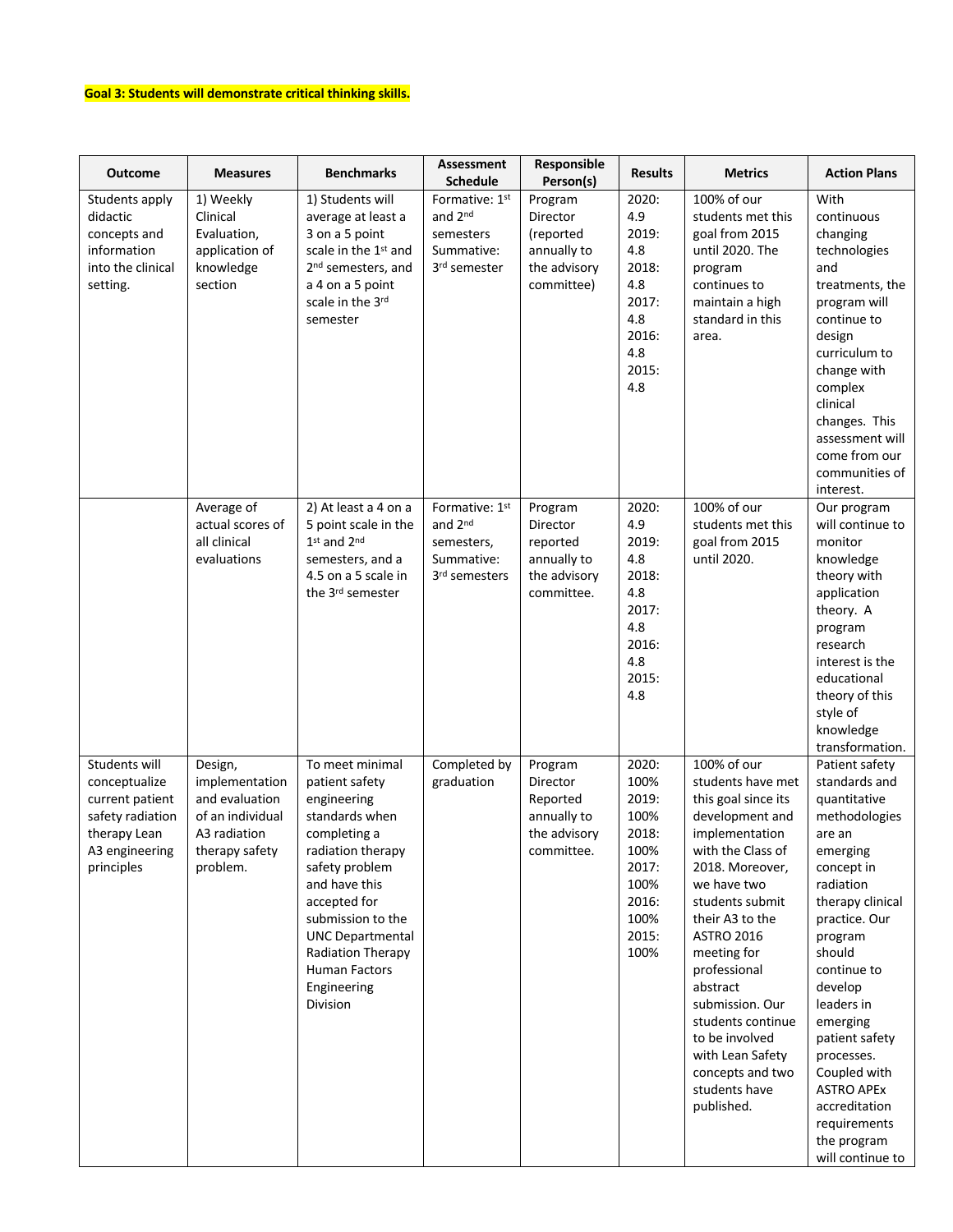|  |  |  | expand these    |
|--|--|--|-----------------|
|  |  |  | concepts into   |
|  |  |  | the curriculum. |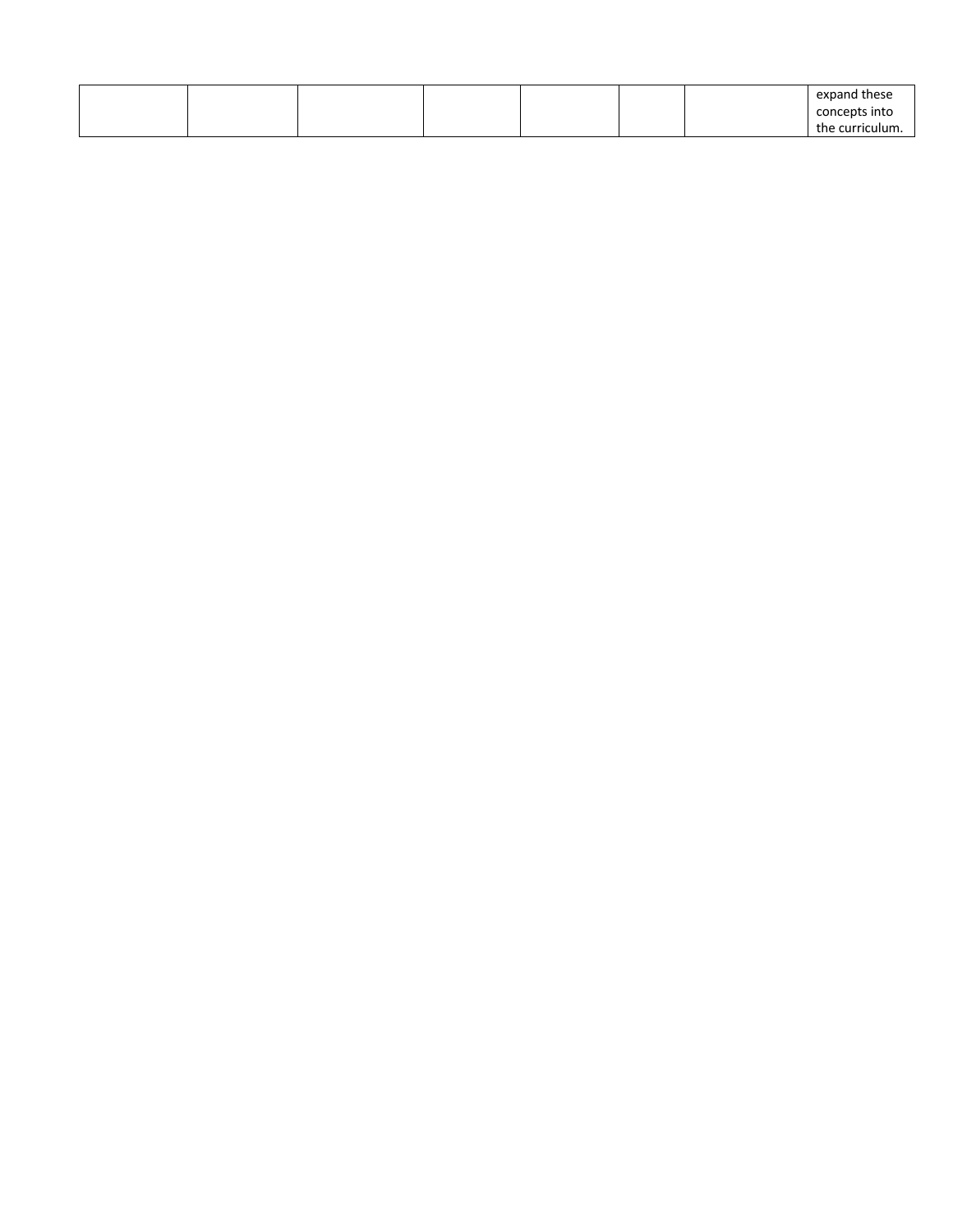# **Goal 4: Students will grow and develop professionally**

| <b>Outcome</b>                                             | <b>Measures</b>                                                                               | <b>Benchmarks</b>                                                                                                                                     | Assessment<br>Schedule                                               | Responsible<br>Person(s)                                                      | <b>Results</b>                                                             | <b>Metrics</b>                                                                              | <b>Action Plans</b>                                                                                                                                                                                                                                                                                                                                                                                                                                                                                                                                          |
|------------------------------------------------------------|-----------------------------------------------------------------------------------------------|-------------------------------------------------------------------------------------------------------------------------------------------------------|----------------------------------------------------------------------|-------------------------------------------------------------------------------|----------------------------------------------------------------------------|---------------------------------------------------------------------------------------------|--------------------------------------------------------------------------------------------------------------------------------------------------------------------------------------------------------------------------------------------------------------------------------------------------------------------------------------------------------------------------------------------------------------------------------------------------------------------------------------------------------------------------------------------------------------|
| Students will<br>demonstrate<br>professional<br>behaviors. | 1) Weekly<br>Clinical<br>Evaluation<br>(III1,2)<br>2) Overall<br>Clinical<br>Evaluation (2,3) | 1,2) At least a<br>4 on a 5 point<br>scale in the 1 <sup>st</sup><br>and 2nd<br>semesters,<br>and a 5 on a 5<br>point scale in<br>the 3rd<br>semester | Formative: 1st<br>and 2nd<br>semesters<br>Summative:<br>3rd semester | Program<br>Director<br>(reported<br>annually to the<br>advisory<br>committee) | 2020:4.95<br>2019: 4.9<br>2018: 4.8<br>2017: 4.8<br>2016: 4.8<br>2015: 4.8 | 100% of<br>our<br>graduates<br>met both<br>measures<br>during<br>the past<br>five<br>years. | The issue of<br>health care<br>professional<br>behavior<br>continues to<br>be<br>challenging in<br>a changing<br>social culture.<br>Our students<br>come into<br>the program<br>with various<br>perceptions<br>of<br>professional<br>behavior.<br>During<br>orientation<br>midsemester<br>and post<br>semester<br>conferences,<br>the program<br>director<br>utilizes the<br>outcome<br>metrics to<br>reinforce<br>behavior<br>patterns. The<br>program will<br>continue to<br>monitor and<br>develop<br>methods to<br>increase<br>professional<br>behavior. |
|                                                            | 3) Graduate<br>survey (IIIL)                                                                  | 3) At least a 4<br>on a 5 point<br>scale                                                                                                              | Annually                                                             | Program<br>Director<br>reported<br>annually to the<br>advisory<br>committee.  | 2020: 4.9<br>2019: 4.9<br>2018: 4.8<br>2017: 4.8<br>2016: 4.8<br>2015: 4.8 | 100% of<br>our<br>graduates<br>met this<br>measure<br>during<br>the past<br>five<br>years.  | Our program<br>will continue<br>to integrate<br>professional<br>behavior,<br>dress and<br>appearance<br>as a<br>correlation<br>with earning<br>respect from<br>patients and<br>co-workers.                                                                                                                                                                                                                                                                                                                                                                   |
|                                                            | 4) Employer<br>survey (IIIL)                                                                  | 4) At least a 4<br>on a 5 point<br>scale                                                                                                              | Annually                                                             | Annually by<br>program<br>director to the                                     | 2020: 4.9<br>2019: 4.8<br>2018: 4.8<br>2017: 4.8                           | 100% of<br>our<br>graduates<br>met this                                                     | This<br>demonstrates<br>success to<br>our                                                                                                                                                                                                                                                                                                                                                                                                                                                                                                                    |